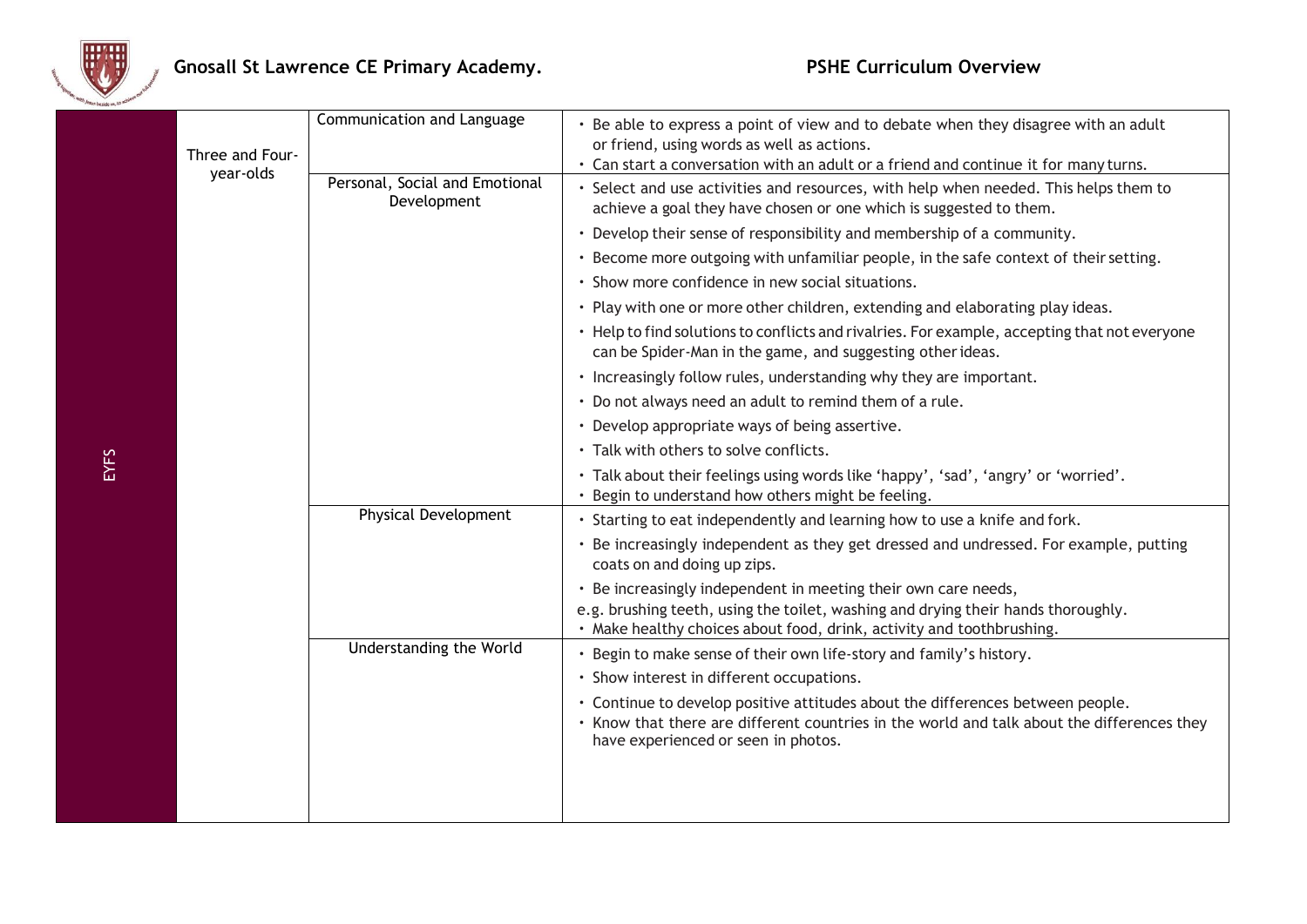| Reception | Communication and Language                    | • Use talk to help work out problems and organise thinking and activities, explain how<br>things work and why they might happen.<br>• Develop social phrases.                                                                                                              |
|-----------|-----------------------------------------------|----------------------------------------------------------------------------------------------------------------------------------------------------------------------------------------------------------------------------------------------------------------------------|
|           | Personal, Social and Emotional<br>Development | · See themselves as a valuable individual.<br>• Build constructive and respectful relationships.                                                                                                                                                                           |
|           |                                               | • Express their feelings and consider the feelings of others.                                                                                                                                                                                                              |
|           |                                               | · Show resilience and perseverance in the face of challenge.                                                                                                                                                                                                               |
|           |                                               | · Identify and moderate their own feelings socially and emotionally.                                                                                                                                                                                                       |
|           |                                               | • Think about the perspectives of others.<br>· Manage their own needs.                                                                                                                                                                                                     |
|           | <b>Physical Development</b>                   | • Know and talk about the different factors that support their overall health and<br>wellbeing:<br>- regular physical activity<br>- healthy eating<br>- toothbrushing<br>- sensible amounts of 'screen time'<br>- having a good sleep routine<br>- being a safe pedestrian |
|           |                                               | · Further develop the skills they need to manage the school day successfully:<br>- lining up and queuing<br>- mealtimes<br>- personal hygiene                                                                                                                              |
|           | Understanding the World                       | · Talk about members of their immediate family and community.<br>· Name and describe people who are familiar to them.<br>• Recognise that people have different beliefs and celebrate special times in different ways.                                                     |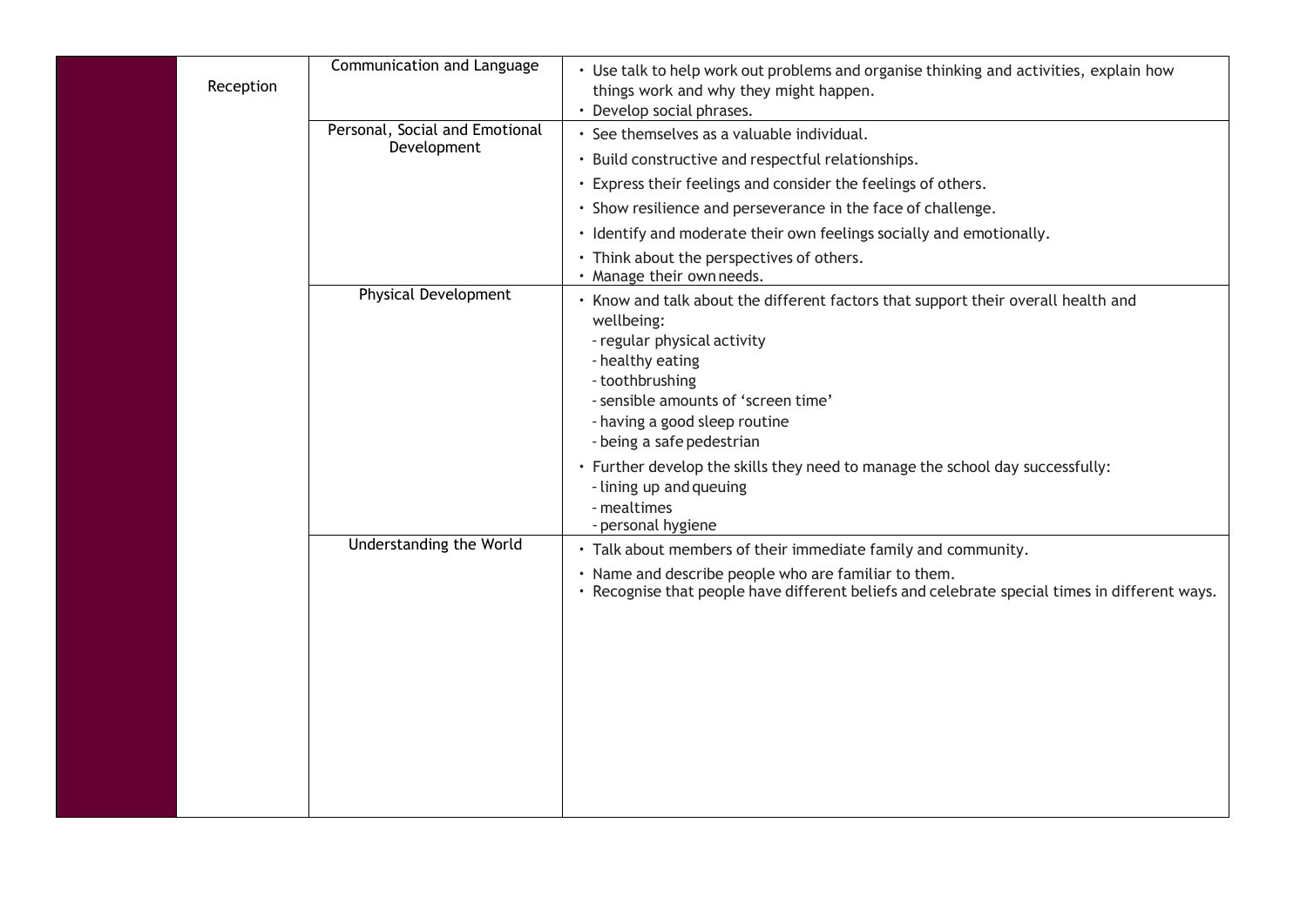| <b>ELG</b> | Communication<br>and Language     | Listening,<br>Attention and<br>Understanding | • Hold conversation when engaged in back-and-forth exchanges with their teachers and<br>peers.                                                                                                                                                     |
|------------|-----------------------------------|----------------------------------------------|----------------------------------------------------------------------------------------------------------------------------------------------------------------------------------------------------------------------------------------------------|
|            |                                   | Speaking                                     | Express their ideas and feelings about their experiences using full sentences, including use<br>of past, present and future tenses and making use of conjunctions, with modelling and<br>support from their teacher.                               |
|            | Personal, Social<br>and Emotional | Self-Regulation                              | · Show an understanding of their own feelings and those of others, and begin to<br>regulate their behaviour accordingly.                                                                                                                           |
|            | Development                       |                                              | · Set and work towards simple goals, being able to wait for what they want and control<br>their immediate impulses when appropriate.                                                                                                               |
|            |                                   |                                              | · Give focused attention to what the teacher says, responding appropriately even when<br>engaged in activity, and show an ability to follow instructions involving several ideas or<br>actions.                                                    |
|            |                                   | <b>Managing Self</b>                         | • Be confident to try new activities and show independence,<br>· resilience and perseverance in the face of challenge.                                                                                                                             |
|            |                                   |                                              | · Explain the reasons for rules, know right from wrong and try to behave accordingly.<br>. Manage their own basic hygiene and personal needs, including dressing, going to the toilet<br>and understanding the importance of healthy food choices. |
|            |                                   | <b>Building</b>                              | • Work and play cooperatively and take turns with others.                                                                                                                                                                                          |
|            |                                   | Relationships                                | · Form positive attachments to adults and friendships with peers.<br>Show sensitivity to their own and others' needs.                                                                                                                              |
|            | Physical<br>Development           | <b>Gross Motor</b><br><b>Skills</b>          | • Negotiate space and obstacles safely, with consideration for themselves and others.                                                                                                                                                              |
|            | Understanding<br>the World        | Past and<br>Present                          | • Talk about the lives of people around them and their roles in society.                                                                                                                                                                           |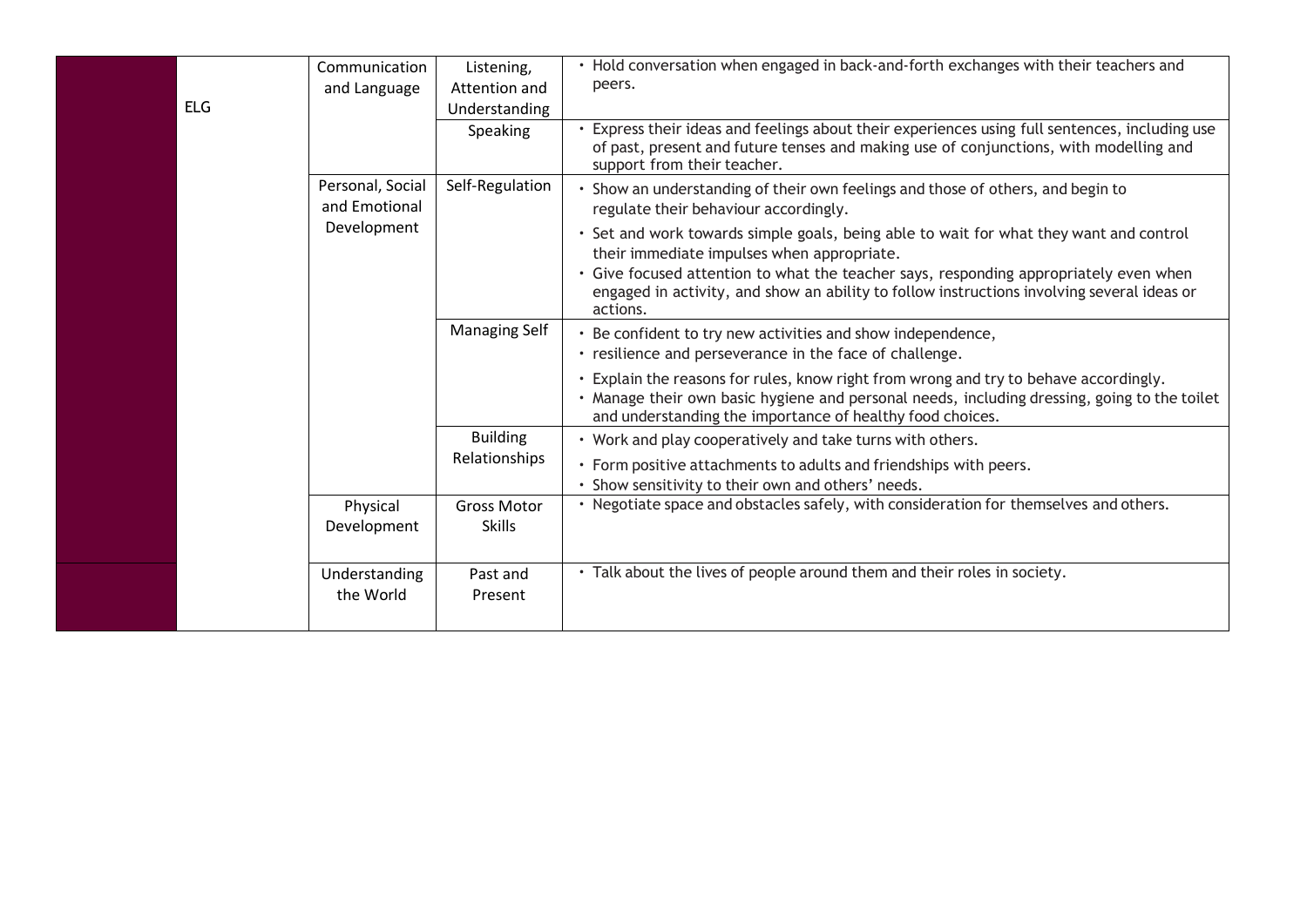Throughout the year, children in Reception are given play-based opportunities linked to all areas of the curriculum, including PSED and UW. As PSED is a Prime Area, it threads through all that the children experience in both adult-led and child-choice learning opportunities. Staff support children to build positive relationships with adults and peers alike, managing conflict and learning to adhere to the behavioural expectations of the setting. In most topics, there is an additional focus on a particular area of PSED or UW as detailed below.

| Autumn 1                                                                                                                          | Autumn 2                                                                                                                    | Spring 1                                                                    | Spring 1                                                                  | Spring 2         | Spring 2                                     | Summer 1                                                                    | Summer 2                                                                             | Summer 2                                                                             |
|-----------------------------------------------------------------------------------------------------------------------------------|-----------------------------------------------------------------------------------------------------------------------------|-----------------------------------------------------------------------------|---------------------------------------------------------------------------|------------------|----------------------------------------------|-----------------------------------------------------------------------------|--------------------------------------------------------------------------------------|--------------------------------------------------------------------------------------|
| All<br>about                                                                                                                      | Sparkle & shine                                                                                                             | Superheroes                                                                 | Arctic                                                                    | <b>Dinosaurs</b> | <b>Pets</b>                                  | Julia                                                                       | <b>Minibeasts</b>                                                                    | Under the                                                                            |
| me                                                                                                                                |                                                                                                                             |                                                                             |                                                                           |                  |                                              | <b>Donaldson</b>                                                            |                                                                                      | sea                                                                                  |
| Focus<br><sub>on</sub><br>what<br>makes<br>special,<br><b>us</b><br>family<br>members,<br>how we have<br>and<br>grown<br>changed. | Focus on<br>celebrations<br>from different<br>faiths and<br>cultures: how<br>are we different<br>and how are we<br>similar. | Focus on<br>what makes<br>us special<br>and how we<br>show our<br>feelings. | How do<br>people in<br>very cold<br>areas live<br>differently<br>from us? |                  | Focus on<br>how we<br>look after<br>animals. | Focus on<br>emotions and<br>relationships<br>linked to the<br>stories read. | Focus on the<br>world around<br>us and how<br>we can care<br>for the<br>environment. | Focus on the<br>world around<br>us and how<br>we can care<br>for the<br>environment. |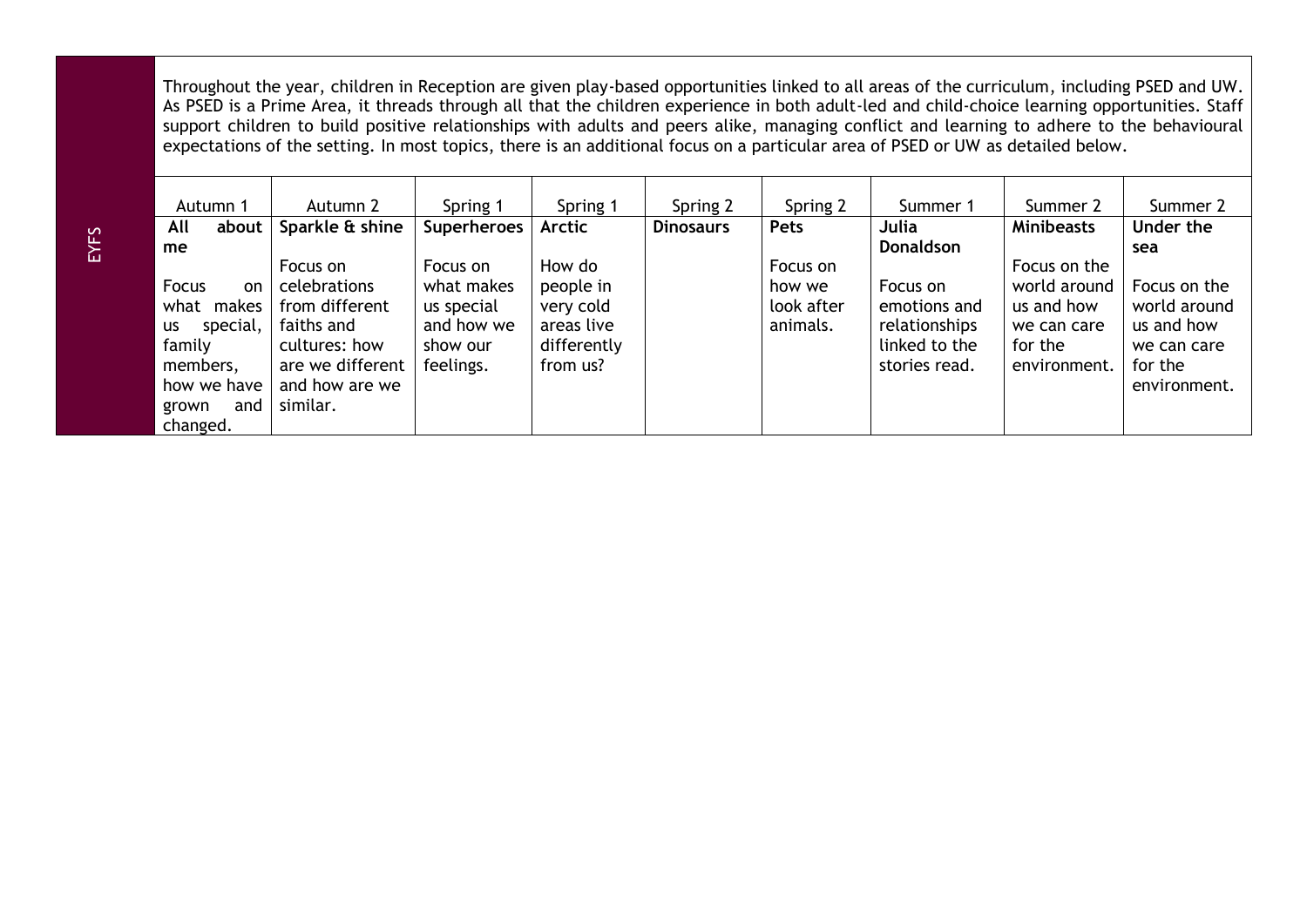| 2-Year<br>cycle | Autumn Term                                                                                                                                                                                                                                                                                                                                                                                                                                                                                                                                                                                                                                                                                                                                                                                                                    | <b>Spring Term</b>                                                                                                                                                                                                                                                                                                                                                                                                                                                                                                                                                                                                                                                                                                                                                                               | <b>Summer Term</b>                                                                                                                                                                                                                                                                                                                                                                                                                                                                                                                                                                                                                                                                                                                                                                                                                                                                                                                                                                                                                                                                                                                             |
|-----------------|--------------------------------------------------------------------------------------------------------------------------------------------------------------------------------------------------------------------------------------------------------------------------------------------------------------------------------------------------------------------------------------------------------------------------------------------------------------------------------------------------------------------------------------------------------------------------------------------------------------------------------------------------------------------------------------------------------------------------------------------------------------------------------------------------------------------------------|--------------------------------------------------------------------------------------------------------------------------------------------------------------------------------------------------------------------------------------------------------------------------------------------------------------------------------------------------------------------------------------------------------------------------------------------------------------------------------------------------------------------------------------------------------------------------------------------------------------------------------------------------------------------------------------------------------------------------------------------------------------------------------------------------|------------------------------------------------------------------------------------------------------------------------------------------------------------------------------------------------------------------------------------------------------------------------------------------------------------------------------------------------------------------------------------------------------------------------------------------------------------------------------------------------------------------------------------------------------------------------------------------------------------------------------------------------------------------------------------------------------------------------------------------------------------------------------------------------------------------------------------------------------------------------------------------------------------------------------------------------------------------------------------------------------------------------------------------------------------------------------------------------------------------------------------------------|
| Cycle A         | All about me<br><b>TEAM (Together Everyone Achieves</b><br>More)<br>Children learn about the importance of being kind<br>to others, the effects of bullying and teasing and<br>what to do about it if they see it happening, or it<br>happens to them. They will also think about<br>effective learning skills and how to identify good<br>and not-so-good choices.<br><b>Think Positive</b><br>The children are given opportunities to recognise,<br>talk about and accept their feelings, both positive<br>and negative, as well as how to manage certain<br>emotions. The lessons support themes of thinking<br>positively and calmly, making good decisions and<br>developing resilience. The children are also<br>encouraged to explore the positive feelings<br>associated with being thankful, grateful and<br>mindful. | <b>Sensational Safari</b><br>Aiming High<br>Children learn about having high aspirations.<br>They will start by discussing positive views of<br>themselves and will then identify how having a<br>positive learning attitude can help them tackle<br>and achieve new learning challenges and improve<br>learning outcomes. Opportunities will also be<br>provided for children to share aspirations for the<br>future, with regard to employment and personal<br>goals. Through this learning, different jobs and<br>roles will be considered. In doing this, some of<br>the difficulties faced by stereotyping will be<br>explored. Children will also have the opportunity<br>to discuss what they are looking forward to about<br>their learning for the rest of the year.<br>Diverse Britain | <b>Rescuers and Explorers</b><br>It's My Body<br>The lessons look at key areas where children can<br>make safer choices: their body, sleep and<br>exercise, diet, cleanliness and substances.<br>Children will learn facts about each of these<br>areas and learn strategies to manage them. The<br>message of choice and consent runs through the<br>unit and children are encouraged to get help from<br>trusted adults when necessary.<br>One World<br>We can benefit from learning about people living<br>in different places to us and their ways of life. It<br>aims to enable the children to explore their own<br>family life, home and school and compare these<br>to children's family life, homes and school from<br>around the world which are different from their<br>own. In this unit, children also learn about the<br>relationship between people and<br>their<br>environment and how this affects their way of<br>life. They will also learn about how people use<br>the earth's resources and the importance of<br>protecting the earth for ourselves and future<br>generations and how we can work together to do<br>this. |
| Cycle B         | The Big Build<br><b>Britain</b><br>Children learn that individuals can have a positive<br>impact on groups and communities to which they<br>belong. It aims to enable the children to identify                                                                                                                                                                                                                                                                                                                                                                                                                                                                                                                                                                                                                                 | <b>Travel and Transport</b><br><b>Be Yourself</b><br>Having confidence to 'be yourself' can have a<br>positive impact on mental health and emotional<br>wellbeing. This unit aims to enable children to                                                                                                                                                                                                                                                                                                                                                                                                                                                                                                                                                                                          | <b>Under the Sea</b><br>Money matters<br>The children are encouraged to think about<br>where money comes from and how it can be used.<br>Children will discuss the idea of spending and                                                                                                                                                                                                                                                                                                                                                                                                                                                                                                                                                                                                                                                                                                                                                                                                                                                                                                                                                        |
|                 | that they belong to various groups and<br>communities and ways in which they contribute<br>positively to these. In this unit, children learn<br>about community, being good neighbours and<br>looking after the environment. They will also<br>learn about Britain, what it means to be British,                                                                                                                                                                                                                                                                                                                                                                                                                                                                                                                               | recognise their positive qualities and appreciate<br>their individuality. They are encouraged to<br>recognise different emotions and explore<br>different strategies to help them manage any<br>uncomfortable feelings they experience. They<br>will learn about how big life changes impact on<br>feelings and emotions and explore the                                                                                                                                                                                                                                                                                                                                                                                                                                                         | saving their money and begin to understand why<br>it is important to keep belongings, including<br>money, safe. They will also learn about the<br>different things on offer when they go shopping<br>and how we need to identify the difference<br>between what we want and what we need.                                                                                                                                                                                                                                                                                                                                                                                                                                                                                                                                                                                                                                                                                                                                                                                                                                                      |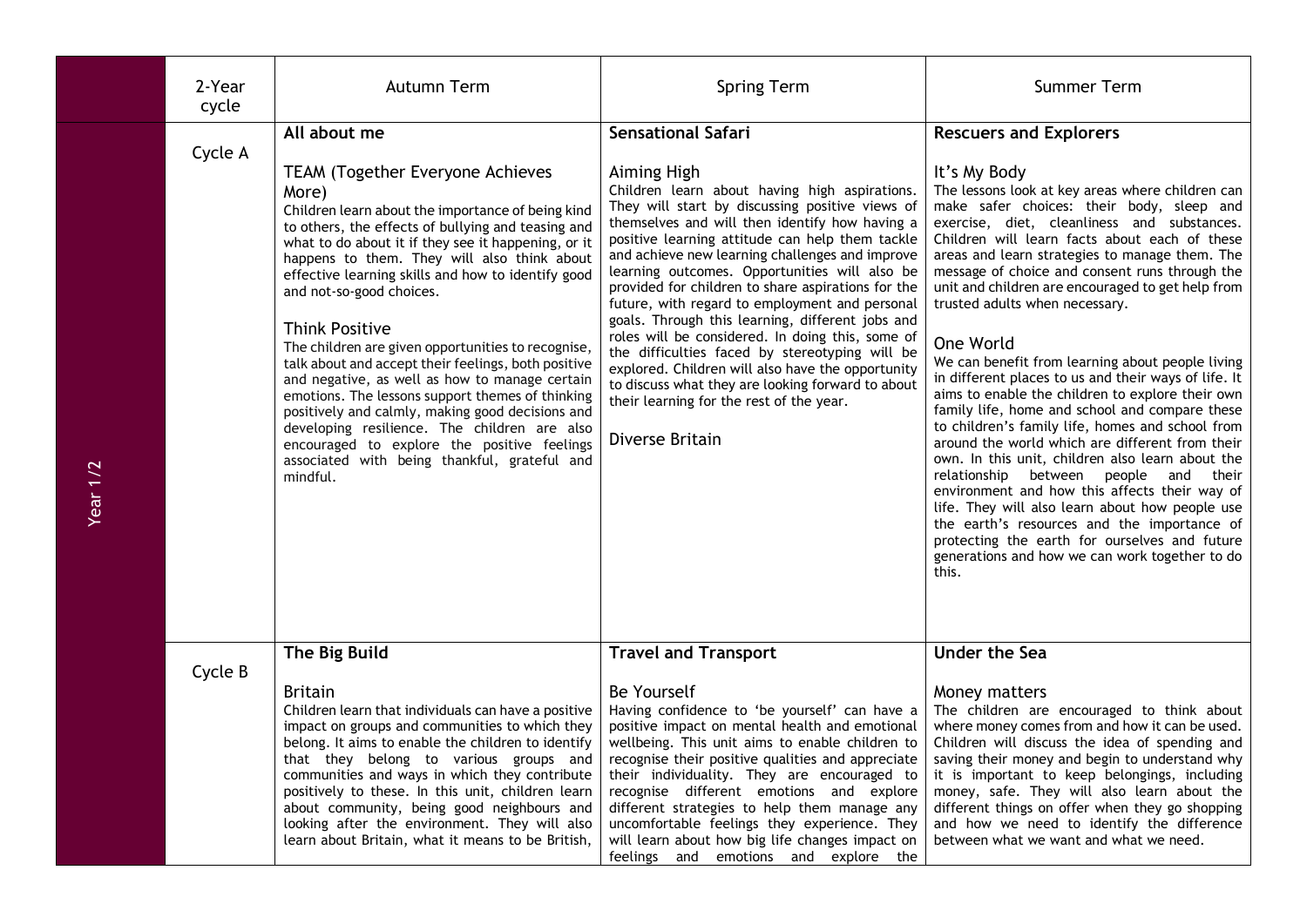|         |         | about diversity and the importance of celebrating<br>and being respectful of our differences.<br><b>Safety First</b><br>In this unit of work, children will learn about<br>everyday dangers, in the home and outside and<br>how they can keep themselves safe. Children will<br>also learn about the Internet and how to stay safe<br>online. They will be taught about the Underwear<br>Rule, which includes information about<br>appropriate and inappropriate touching and<br>knowing that what is inside their underwear is<br>private. Children will also learn about people who<br>help them and how to get help when needed, as<br>well as their growing responsibility for their own<br>safety. | importance of sharing their thoughts and<br>feelings.<br><b>Growing Up</b><br>This topic is an introduction to how we grow and<br>change, both physically and emotionally.<br>Children will learn about their own and others'<br>bodies, looking at similarities and differences in<br>people and learning about gender stereotypes.<br>They will also learn about respecting their own<br>and others' bodies, keeping their bodies safe and<br>sharing their feelings in response to life<br>experiences.                                                                                                                                                                                                                                                 | <b>VIPs</b><br>This unit explores the Very Important Persons<br>(VIPs) in the children's lives and the ways in<br>which they can develop positive relationships<br>with them. It enables them to identify what<br>makes someone a special person in their life and<br>who these are. They are also encouraged to<br>explore why families and friendships are<br>important and understand that although these<br>units are different for everyone, there are things<br>they can do to resolve differences and build<br>healthy and positive relationships within them.<br>This unit also teaches the children the<br>importance of cooperation and how to show the<br>special people in their lives that they care and<br>the positive impact of doing this. |
|---------|---------|---------------------------------------------------------------------------------------------------------------------------------------------------------------------------------------------------------------------------------------------------------------------------------------------------------------------------------------------------------------------------------------------------------------------------------------------------------------------------------------------------------------------------------------------------------------------------------------------------------------------------------------------------------------------------------------------------------|------------------------------------------------------------------------------------------------------------------------------------------------------------------------------------------------------------------------------------------------------------------------------------------------------------------------------------------------------------------------------------------------------------------------------------------------------------------------------------------------------------------------------------------------------------------------------------------------------------------------------------------------------------------------------------------------------------------------------------------------------------|-------------------------------------------------------------------------------------------------------------------------------------------------------------------------------------------------------------------------------------------------------------------------------------------------------------------------------------------------------------------------------------------------------------------------------------------------------------------------------------------------------------------------------------------------------------------------------------------------------------------------------------------------------------------------------------------------------------------------------------------------------------|
|         |         |                                                                                                                                                                                                                                                                                                                                                                                                                                                                                                                                                                                                                                                                                                         |                                                                                                                                                                                                                                                                                                                                                                                                                                                                                                                                                                                                                                                                                                                                                            |                                                                                                                                                                                                                                                                                                                                                                                                                                                                                                                                                                                                                                                                                                                                                             |
|         |         | <b>Prehistoric Britain</b>                                                                                                                                                                                                                                                                                                                                                                                                                                                                                                                                                                                                                                                                              | Around the world in 80 days                                                                                                                                                                                                                                                                                                                                                                                                                                                                                                                                                                                                                                                                                                                                | Look what they left behind                                                                                                                                                                                                                                                                                                                                                                                                                                                                                                                                                                                                                                                                                                                                  |
| ear 3/4 | Cycle A | <b>TEAM (Together Everyone Achieves</b><br>More)<br>Children explore that if a class team works well<br>together, it has a positive impact on all of its<br>members and what they can achieve. It aims to<br>enable the children to identify the impact their<br>actions have on the team they are working in. In<br>this unit, children learn about successful<br>teamwork skills, being considerate of others in<br>the team and how to positively resolve any<br>conflicts that occur. They will also learn about<br>their individual responsibilities towards teams<br>they work in and how new starts, such as starting                                                                            | Aiming High<br>The children focus on goals and aspirations. They<br>will start by discussing achievements they have<br>accomplished so far and the type of attitude that<br>helps us succeed. They will identify ways of<br>applying a growth mindset to new challenges and<br>learn about the importance of resilience.<br>Opportunities will also be provided for children to<br>share aspirations for the future, with regard to<br>employment and personal goals, and through this<br>learning they will consider different jobs and<br>roles. In doing this we will explore some of the<br>difficulties faced by stereotyping. Children will<br>also have the opportunity to think further about<br>the specific skills they might wish to develop in | It's My Body<br>Children explore the choices they can make about<br>looking after their bodies. The lessons look at<br>making safer choices about their bodies, sleep<br>and exercise, diet, cleanliness and substances.<br>Children will learn facts about each of these<br>areas and learn strategies on how to manage<br>them. The message of choice and consent runs<br>through the unit and children are encouraged to<br>get help from trusted adults when necessary.<br>One World<br>People's life experiences and opportunities differ<br>throughout the world and our actions can have                                                                                                                                                             |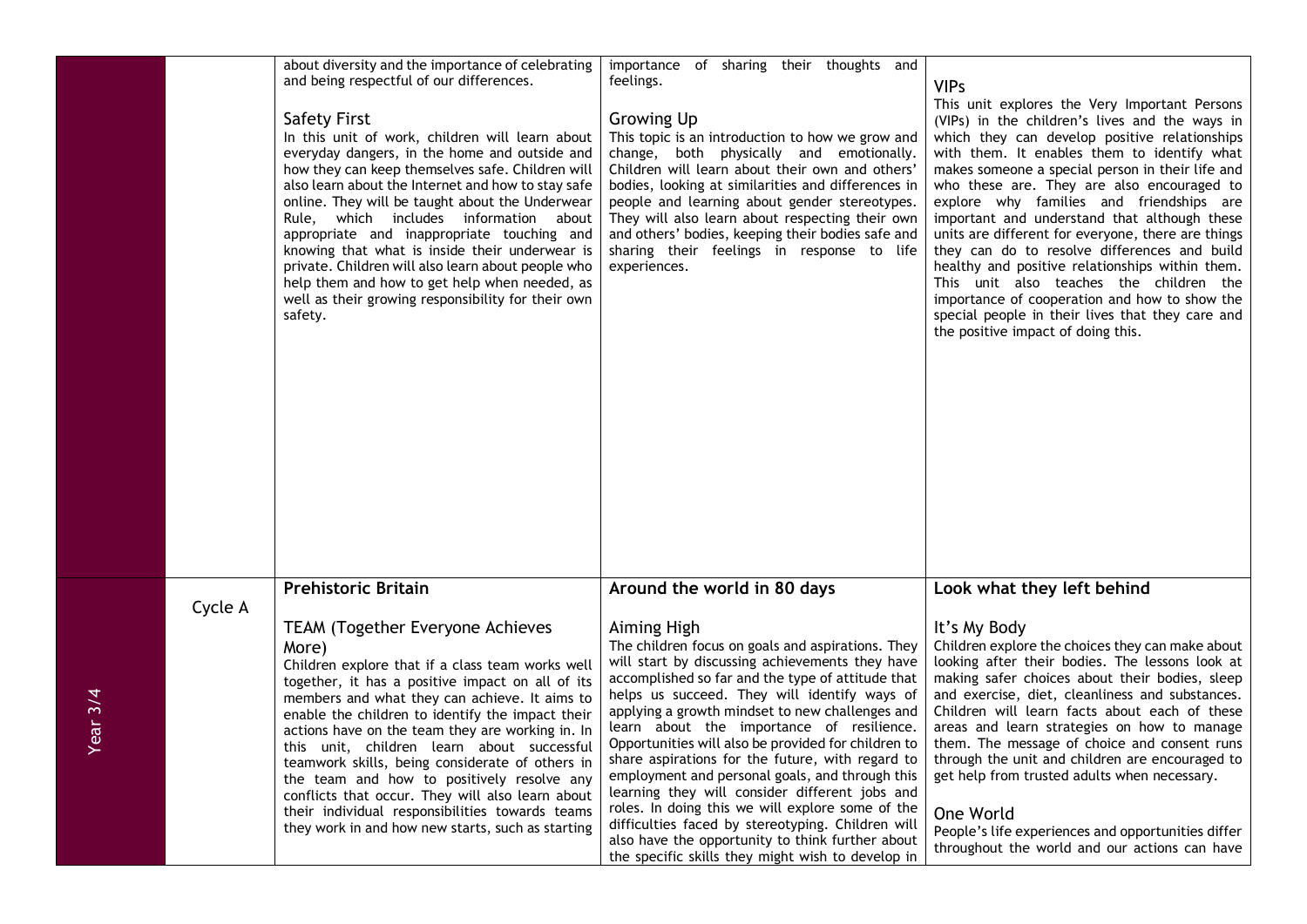|         | a new school year, may feel and how they can<br>support each other in this.<br><b>Think Positive</b><br>The children build on what they have already<br>learnt about feelings, both positive and negative<br>and how our attitude towards life can affect our<br>mental health. The lessons centre around themes<br>such as thinking positively and calmly, managing<br>difficult emotions, taking responsibility for<br>decisions and developing a growth mindset<br>approach to learning.                                                                                                                                                                                                                                                                                                                                                                                                                                                                                                                                                                                                                                  | order to achieve their short, mid and long-term<br>goals.<br>Diverse Britain                                                                                                                                                                                                                                                                                                                                                                                                                                                                                                                                                                                                                                                                                                                                                                                                                                                                                                                                                                                                                                         | both positive and harmful effects on people living<br>in different countries. This unit aims to enable<br>the children to explore the concepts of inequality<br>and stereotypes and encourages them to reflect<br>on what they can do to help make the world a<br>fairer place. Children also learn about climate<br>change and its effects, fair trading practices and<br>organisations which help people in need. They<br>will also learn about how to be a good global<br>citizen.                                                                                                                                                                                                                                                                                                                            |
|---------|------------------------------------------------------------------------------------------------------------------------------------------------------------------------------------------------------------------------------------------------------------------------------------------------------------------------------------------------------------------------------------------------------------------------------------------------------------------------------------------------------------------------------------------------------------------------------------------------------------------------------------------------------------------------------------------------------------------------------------------------------------------------------------------------------------------------------------------------------------------------------------------------------------------------------------------------------------------------------------------------------------------------------------------------------------------------------------------------------------------------------|----------------------------------------------------------------------------------------------------------------------------------------------------------------------------------------------------------------------------------------------------------------------------------------------------------------------------------------------------------------------------------------------------------------------------------------------------------------------------------------------------------------------------------------------------------------------------------------------------------------------------------------------------------------------------------------------------------------------------------------------------------------------------------------------------------------------------------------------------------------------------------------------------------------------------------------------------------------------------------------------------------------------------------------------------------------------------------------------------------------------|------------------------------------------------------------------------------------------------------------------------------------------------------------------------------------------------------------------------------------------------------------------------------------------------------------------------------------------------------------------------------------------------------------------------------------------------------------------------------------------------------------------------------------------------------------------------------------------------------------------------------------------------------------------------------------------------------------------------------------------------------------------------------------------------------------------|
| Cycle B | A place for everything                                                                                                                                                                                                                                                                                                                                                                                                                                                                                                                                                                                                                                                                                                                                                                                                                                                                                                                                                                                                                                                                                                       | <b>Terrible Tudors</b>                                                                                                                                                                                                                                                                                                                                                                                                                                                                                                                                                                                                                                                                                                                                                                                                                                                                                                                                                                                                                                                                                               | <b>Amazing Amazon</b>                                                                                                                                                                                                                                                                                                                                                                                                                                                                                                                                                                                                                                                                                                                                                                                            |
|         | <b>Britain</b><br>This unit is inspired by the idea that we live in a<br>diverse, multicultural and democratic society and<br>that this is important and brings many benefits.<br>It aims to enable the children to identify that<br>they should be respectful of difference. The<br>children learn about British people, rules, the<br>law, liberty and what living in a democracy<br>means. They also learn about the importance of<br>being tolerant of differences within their society.<br><b>Safety First</b><br>The children will consider what it means to take<br>responsibility for their own safety. This will<br>include the decisions they make and how they can<br>stand up to peer pressure in a range of situations.<br>They will learn about everyday risks, hazards and<br>dangers and what to do in risky or dangerous<br>situations. They will also learn about road safety<br>and dangerous substances; drugs (including<br>medicines), cigarettes and alcohol. Children will<br>look at e-Safety, considering what should never<br>be shared and how to report any concerns about<br>online incidents. | Be Yourself<br>Children explore the idea that it is important to<br>have confidence to be yourself. They are given<br>opportunities to identify their strengths and<br>achievements as well as helping them to<br>recognise different emotions they experience. In<br>this unit, children will also explore how to<br>express their thoughts and feelings respectfully<br>and how to be assertive when in uncomfortable<br>situations. The children will also have an<br>opportunity to explore the influence of the media<br>in how we view ourselves and analyse the reality<br>of these messages. The unit ends with the<br>children exploring how to make things right when<br>we make mistakes and the importance of learning<br>from these.<br><b>Growing Up</b><br>This topic builds on children's knowledge of the<br>human body; how we grow and change, both<br>physically and emotionally. Children will learn<br>about their own and others' bodies and how male<br>and female bodies play a part in human<br>reproduction. They will also learn about different<br>relationships and family structures. | Money matters<br>The children think about where money comes<br>from and how it can be used. They will discuss<br>how we spend money, why people might need to<br>borrow money and the consequences of this. They<br>will begin to discuss the difference between<br>things we want, things we need and how to<br>prioritise our spending. Through this unit of<br>learning, children will also consider what<br>influences their spending and how we can keep<br>track of what we spend.<br><b>VIPs</b><br>There is a focus on relationships we have with our<br>VIPs. It will look at friendships, how friendships<br>are formed and maintained, and the qualities of<br>a good friend. The lessons will then move on to<br>disputes and bullying and will address strategies<br>for coping with each of these. |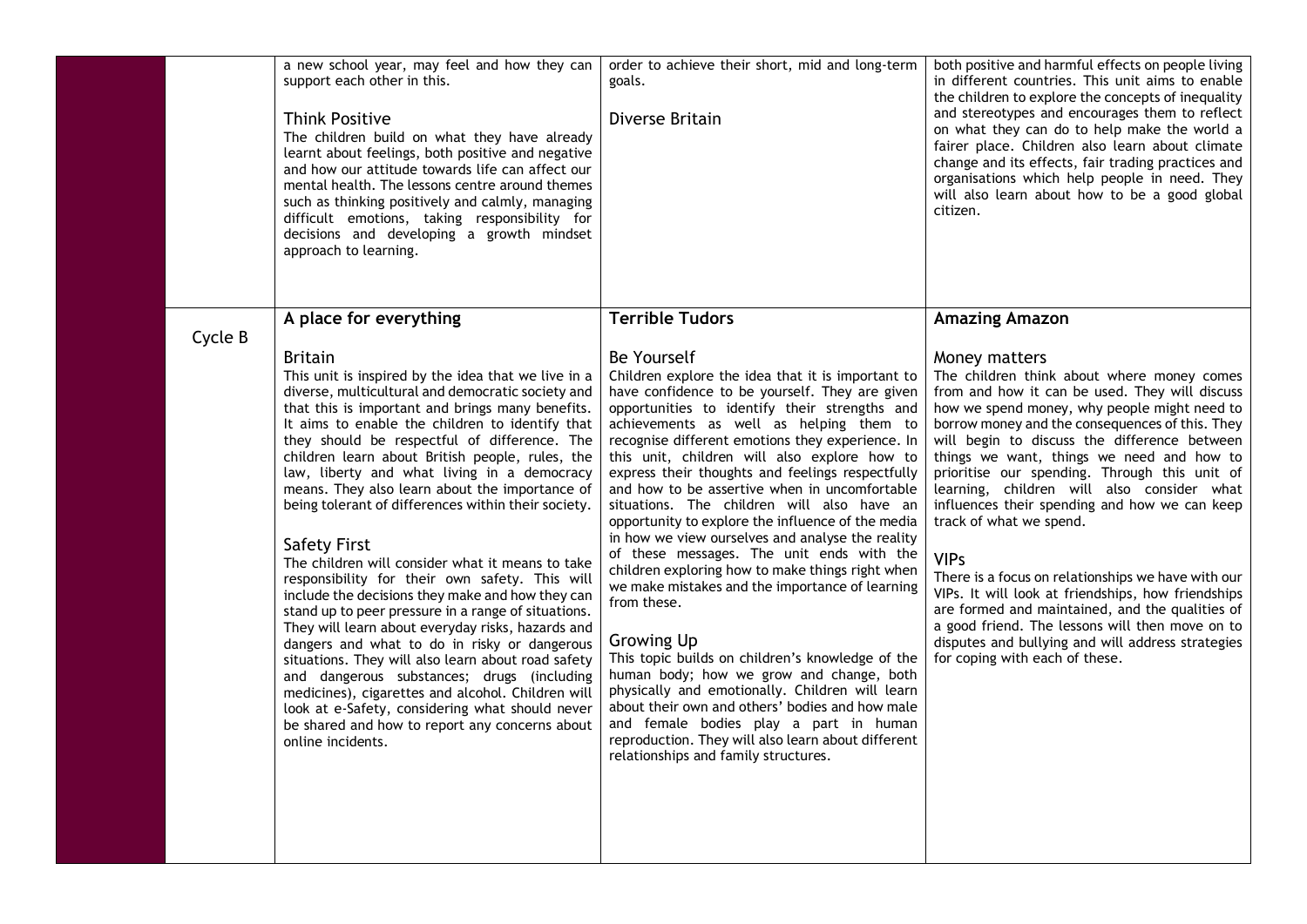| Cycle A | <b>Greeks and Stars</b><br>(Together Everyone Achieves<br><b>TEAM</b><br>More)<br>Learning focuses on the positive qualities of a<br>team, learning how to disagree respectfully and<br>communicate effectively. It looks at the key<br>qualities and skills needed for a team to be<br>successful. The lessons address collaborative<br>learning and teach children how to compromise<br>to ensure a group task is completed successfully.<br>The unit ends by addressing the importance of<br>caring for team members and the shared<br>responsibilities a team has.<br><b>Think Positive</b><br>Children further develop their understanding<br>about thoughts and emotions, both positive and<br>negative. The lessons centre around themes such<br>as: the links between our thoughts, feelings and<br>emotions; making good choices; mindfulness and<br>applying a growth mindset approach to life. | <b>Mountain and Rivers</b><br>Aiming High<br>The children focus on achievements, aspirations<br>and opportunities. They start by discussing<br>achievements they have accomplished so far and<br>the type of attitude that helps us succeed. They<br>also learn about their own personal preferred<br>learning styles, to understand how they learn<br>best. Children look at challenges people face and<br>barriers to success, then think about strategies<br>we can use to overcome such obstacles. They<br>identify opportunities that are available to them<br>now and those which may be available to them in<br>the future. Stereotypes in the world of work will<br>be addressed, as children are encouraged to<br>consider jobs they would like to do and the skills<br>needed to do those jobs. The children will also<br>have the opportunity to reflect on their personal<br>goals and the steps they can take to achieve these<br>in the future.<br>Diverse Britain | <b>The Victorians</b><br>It's My Body<br>In this unit of work, children will learn about how<br>to take care of their bodies. This will involve<br>learning about consent and autonomy, learning<br>about body image and stereotypes and learning<br>about substances which are harmful to our<br>bodies. Children will also learn about the<br>importance of sleep and keeping clean, especially<br>as their bodies change during puberty. Lessons<br>will explore the things that influence the way<br>people think about their bodies, where different<br>pressures can come from and how these pressures<br>can be resisted. Throughout the unit, children<br>will be encouraged to consider the choices they<br>have and learn about the support that is available<br>to them.<br>One World<br>We all have a responsibility to live as global<br>citizens. Children explore the idea that we all<br>have a responsibility to help the environment and<br>all living things throughout the world through the<br>choices we make. Lessons enable the children to<br>explore the ideas of sustainability, the use of the<br>earth's natural resources and the harmful effects<br>of global warming. In this unit, children learn<br>about the steps they can take to reduce these<br>harmful effects. They will also learn about<br>biodiversity and its importance and explore what<br>they would like to do to make the world a better<br>place. |
|---------|-----------------------------------------------------------------------------------------------------------------------------------------------------------------------------------------------------------------------------------------------------------------------------------------------------------------------------------------------------------------------------------------------------------------------------------------------------------------------------------------------------------------------------------------------------------------------------------------------------------------------------------------------------------------------------------------------------------------------------------------------------------------------------------------------------------------------------------------------------------------------------------------------------------|----------------------------------------------------------------------------------------------------------------------------------------------------------------------------------------------------------------------------------------------------------------------------------------------------------------------------------------------------------------------------------------------------------------------------------------------------------------------------------------------------------------------------------------------------------------------------------------------------------------------------------------------------------------------------------------------------------------------------------------------------------------------------------------------------------------------------------------------------------------------------------------------------------------------------------------------------------------------------------|------------------------------------------------------------------------------------------------------------------------------------------------------------------------------------------------------------------------------------------------------------------------------------------------------------------------------------------------------------------------------------------------------------------------------------------------------------------------------------------------------------------------------------------------------------------------------------------------------------------------------------------------------------------------------------------------------------------------------------------------------------------------------------------------------------------------------------------------------------------------------------------------------------------------------------------------------------------------------------------------------------------------------------------------------------------------------------------------------------------------------------------------------------------------------------------------------------------------------------------------------------------------------------------------------------------------------------------------------------------------------------------------------------------------------------------------------|